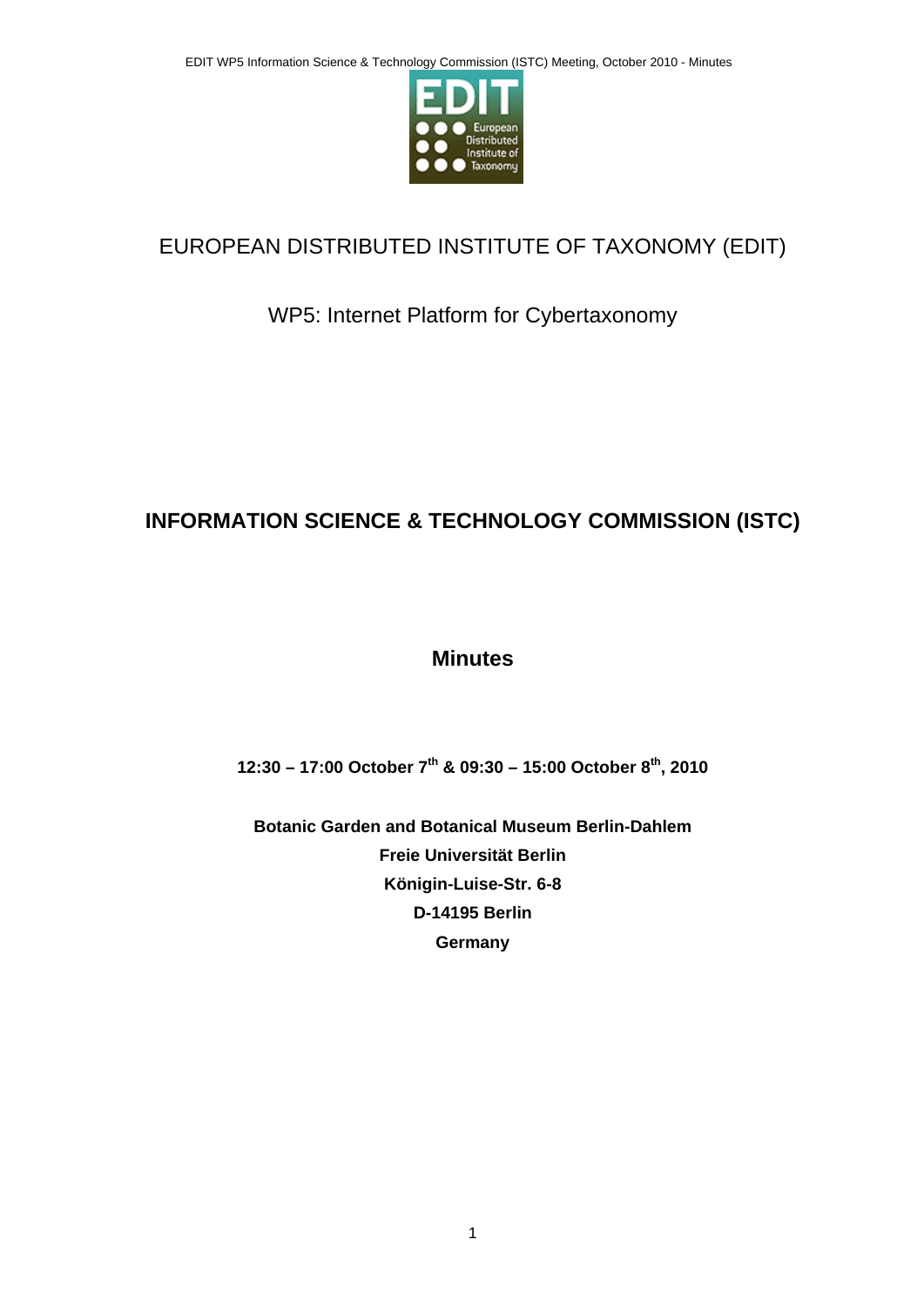#### **INFORMATION SCIENCE & TECHNOLOGY COMMISSION (ISTC)**

#### $12:30 - 17:00$  October  $7<sup>th</sup>$  &  $09:30 - 15:00$  October  $8<sup>th</sup>$ , 2010

Botanic Garden and Botanical Museum Berlin-Dahlem, Freie Universität Berlin, Königin-Luise-

#### Str. 6-8, D-14195 Berlin, Germany

**Present: ISTC-Members:** CBS, Utrecht: Gerrit Stegehuis; CUB, Bratislava: Eduard Stloukal; FUB-BGBM, Berlin: Anton Güntsch; HNHM, Budapest: Miklós Rajczy; IBSAS, Bratislava: Matus Kempa (for Karol Marhold); MNCN-CSIC, Madrid: Mary Luz Peñacoba , Javier Moralo; MNHN, Paris: Simon Chagnoux, Henri Michiels; MOBOT, St. Louis: Chuck Miller; NBGB, Meise: Jean van Onacker; NHML, London: Adrian Smales; NNM, Leiden: Jeroen Creuwels (for Marian van der Meij); RBG Edinburgh: Martin Pullan; RBG Kew: Mark Jackson; RBINS, Brussels: Cathy Emery (for Eric Danon); RMCA, Tervuren: André de Mûelenaere; UVA, Amsterdam: Yde de Jong; **CETAF-Members:** Zoologisches Forschungsmuseum Alexander König, Bonn: Klaus Riede; Natural History Museum, Tartu: Urmas Köljalg; Museum für Naturkunde Wien: Heimo Rainer.

**Apologies:** FUB-Informatics, Berlin: Robert Tolksdorf; IBSAS, Bratislava: Karol Marhold (represented); MfN, Berlin: Andreas Hammer; NNM, Leiden: Marian van der Meij (represented); RBINS, Brussels: Eric Danon (represented); UPMC/MNHN, Paris: Régine Vignes-Lebbe (apologies);

**Reports** Andreas Müller, Niels Hoffmann, Andreas Kohlbecker (EDIT, BGBM, Berlin); Patricia Mergen (RMCA, Tervuren)

**Chair:** Walter Berendsohn; **Minutes:** Agnes Kirchhoff.

#### **Day 1**

#### **1. Welcome, introduction of participants**

#### **2. Agenda**

No additions to the agenda

#### **3. Version 3 of the Internet Platform for Cybertaxonomy**

#### **Introduction**

Walter Berendsohn introduced the EDIT project and the current state of work package 5 developments.

Anton Güntsch gave an introduction to the following life demonstration session of the platform components and the technical background of the platform architecture and modules.

#### **Platform components in action (demonstration) (Niels Hoffmann, Andreas Kohlbecker, Andreas Müller)**

The demonstration showed a complete setup of a rich biodiversity information portal for the genus Cichorium using the EDIT platform including

- Taxonomic Editor: setup and data input
- Data Portal: setup and configuration
- Integration of images, occurrence data, geo services, external links
- demonstration of import-export procedures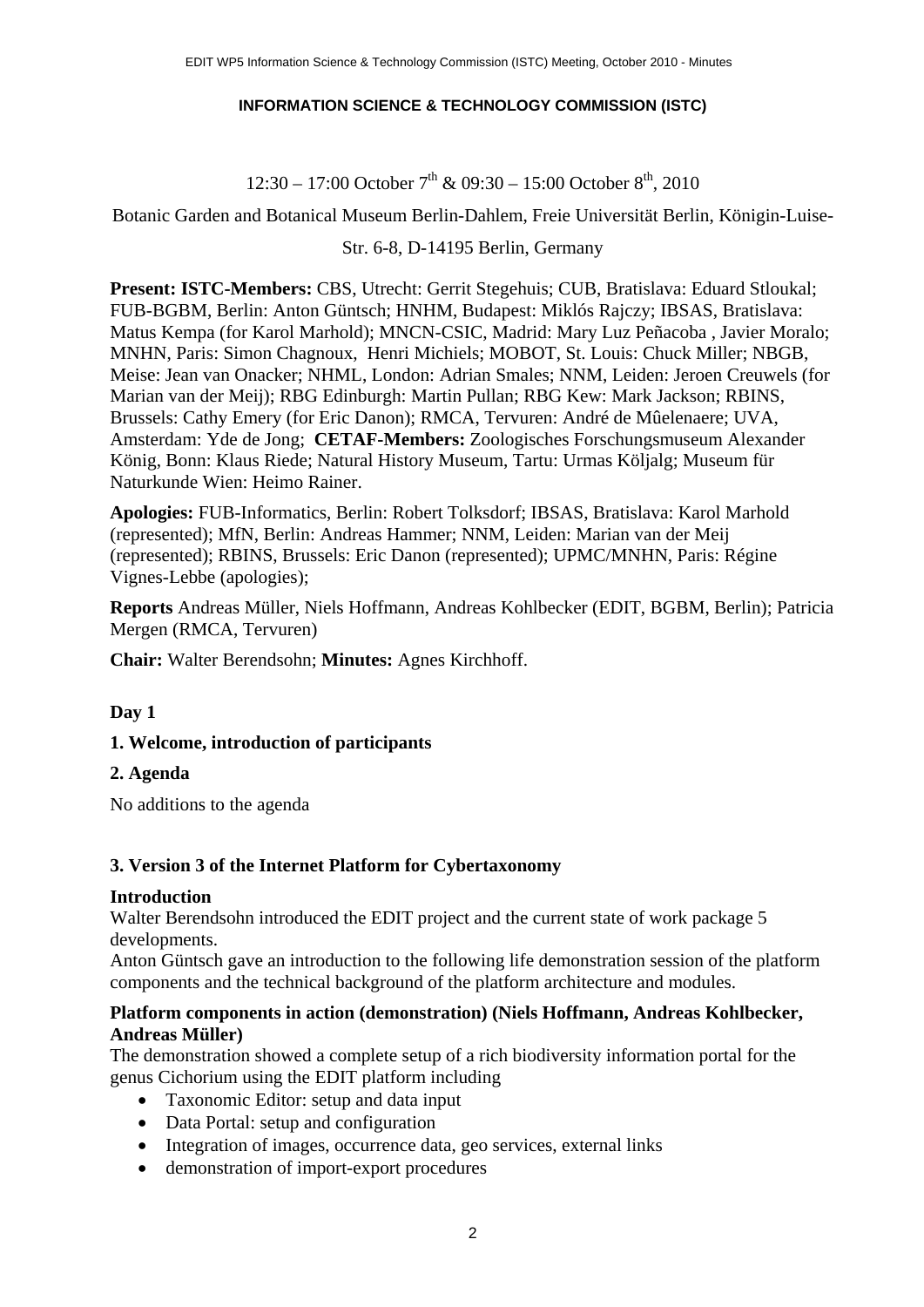- specimen explorer
- $\bullet$  integration of structured descriptive data (example delta access)

**Discussion**: Portal: The data are not directly editable in the Portal but via EDITor. Alternative solutions are given in CATE. Only matching classifications can be imported, different classifications are marked up for revision.

The CDM website for standard setups (http://wp5.e-taxonomy.eu/cdm-setups/) gives download instructions for three scenarios (individual, group, and community installation). The installations are running on different operating systems (preferably Linux). Various database management systems can be used as well; successfully tested were MySQL, PostgreSQL and H2. MS SQL-Server will probably need some tweaking.

Data imports: existing taxonomic data can be imported via TCS, Excel, ABCD, and SDD. Darwin Core Archive format should also be implemented.

## **Looking under the hood (technical background of the platform tools)**

#### **CDM library as info broker, import-export capabilities**

Andreas Müller presented the architecture of the CDM library, interaction of the platform modules, import/export functions as well as new applications and developments.

#### **Print format and output workflows**

Niels Hoffmann explained functions and interactions of the CDM web service, XSLT and CDM print workflow and printable schemas.

#### **Bibliographic data workflows: ViTaL and GRIB**

Andreas Kohlbecker gave an overview of the workflow of Bibliographic data in the EDIT platform by means of the Virtual Taxonomic Library (ViTaL) and the Global Reference Index to Biodiversity (GRIB).

#### **GeoPlatform**

Patricia Mergen presented Map Viewer, MapRest Services and the upload of shape files as services of the GeoPlatform and illustrated their visualisation capabilities. She also referred to the requirements for mirroring.

**Discussion:** Sustainability and maintenance: the development team in Berlin will continue beyond the funded EDIT project phase in the context of other projects, the system will be supported at least for the next 5 years. The geo-tools will be maintained at RMCA. The geo-data are hosted only temporarily, sensible data will not be saved. Currently security issues are discussed with the installation of CSSO.

Print output: User configurable XSLT transformations (selecting elements and data domains) will not be achieved until the end of the EDIT project.

## **Day 2**

## **Results of User testing**

Martin Pullan explained the principles of structured usability testing, presented the results of the testing of the EDITor and showed the workflow of use case driven modelling.

**Discussion:** As a result of the usability testing of the EDITor a more formalised developing and testing was demanded. The project started based on several prototypes. The close and direct contact to the exemplar groups led to a permanent user input but there was a lack of specification and documentation. The software development should have been more focussed on the use case prototype cycle. The participants discussed problems of communication within software projects,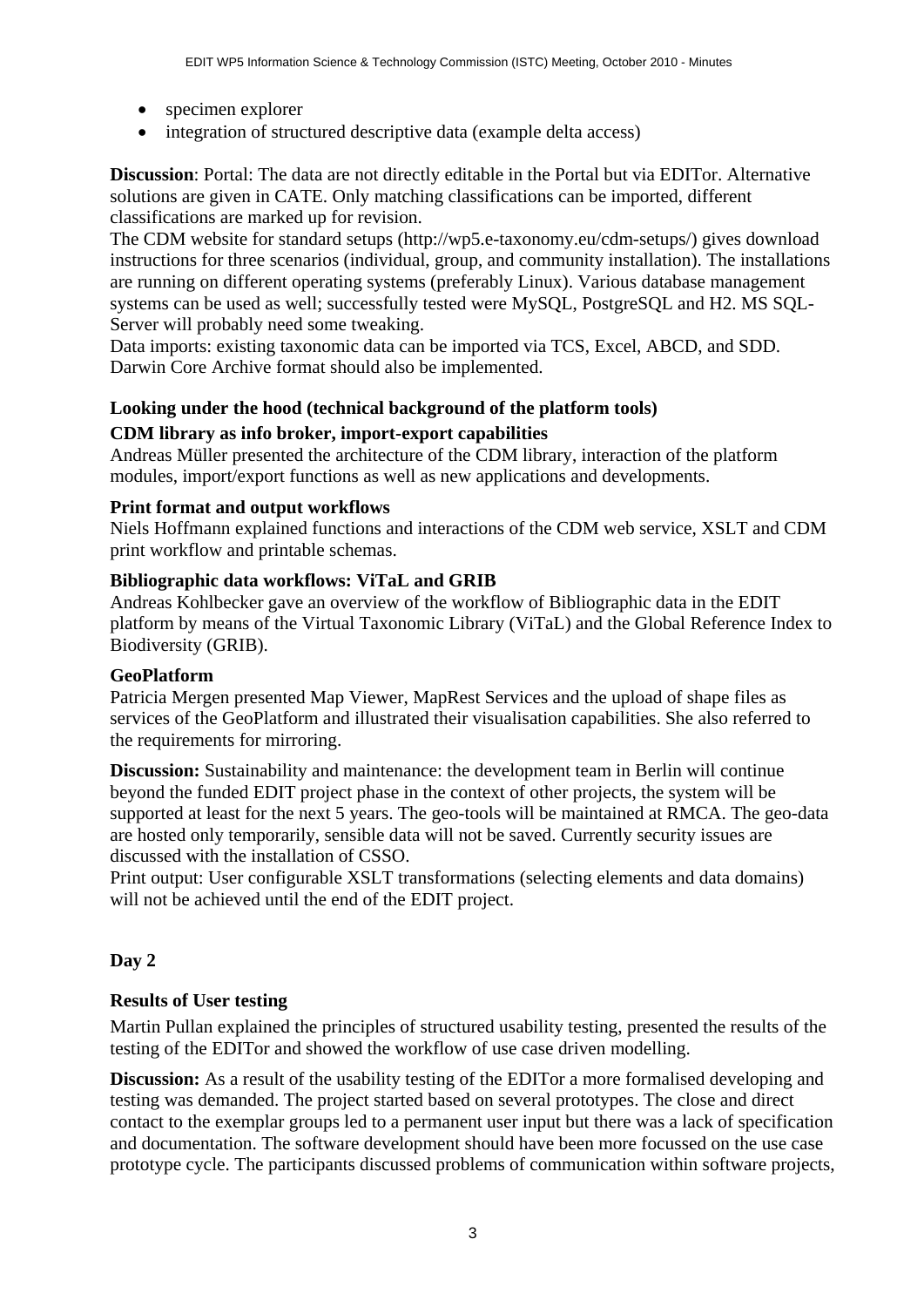several possible approaches of software development and revolutionary against evolutionary models.

It will be a future task of the ISTC to make the EDIT Platform software more visible. The outcomes of EDIT and SYNTHESYS should be discussed in the ISTC.

## **4. Platform perspectives beyond the EDIT project period**

#### **New projects**

Walter Berendsohn introduced new and existing projects which use or will use EDIT platform components: Vibrant, i4Life, e-monocots, e-floras initiative, PESI, LifeWatch Infrastructure. In addition, the BGBM submitted several project proposals to the German Science Foundation as well as the Federal Ministry of Education and Science.

Presently, projects have a strong botanical focus, but new projects will also include zoological exemplar groups.

Descriptive data: Xper2 will be integrated into the EDIT Platform,

The Geo Platform will be further developed beyond EDIT by the participating institutions

#### **Platform integration / interfacing at member institutions**

The overall goal is to develop the platform into a joint international open source initiative. Therefore an assessment of investments is to be done to make an institution part of the Platform development. Walter Berendsohn suggested to provide a list of requirements and a cost plan for the setup and management of the CDM platform site first and to discuss it within the IT department of the institution and with the respective directorate. Walter Berendsohn should be informed, if an institution is willing to take on responsibilities for a platform component. A schedule for the next months will be setup.

## **5. Future role and procedures of the ISTC**

## **A consolidated ISTC for all CETAF related projects - MoU ISTC**

**Discussion**: The wording of the MoU was changed at some points, definitions of goals were discussed, and included into a new version of the MoU. It was decided that a clear work programme will be a task for the next years. A programme will not be attached to the MoU due to the rapidly changing IT developments.

**Action point**: The new version of the MoU will be circulated with the ISTC minutes with one week for comments. Afterwards the MoU will be circulated to CETAF and BoD.

## **6. Presentation of LifeWatch and Europeana Open Up**

Walter Berendsohn presented the role of research collections in the LifeWatch ESFRI infrastructure project. Further information such as a construction plan, project plan, and technical construction elements can be taken from the website (www.lifewatch.eu/). Similar projects are 'data one' and 'Seek' in the USA. ALTERnet is a part of LifeWatch.

Europeana aims to provide access to Europe's cultural and scientific heritage. 'OpenUp' will make the natural history collections accessible to Europeana focusing on multimedia objects. The project is coordinated at the BGBM Berlin and is composed of 8 work packages.